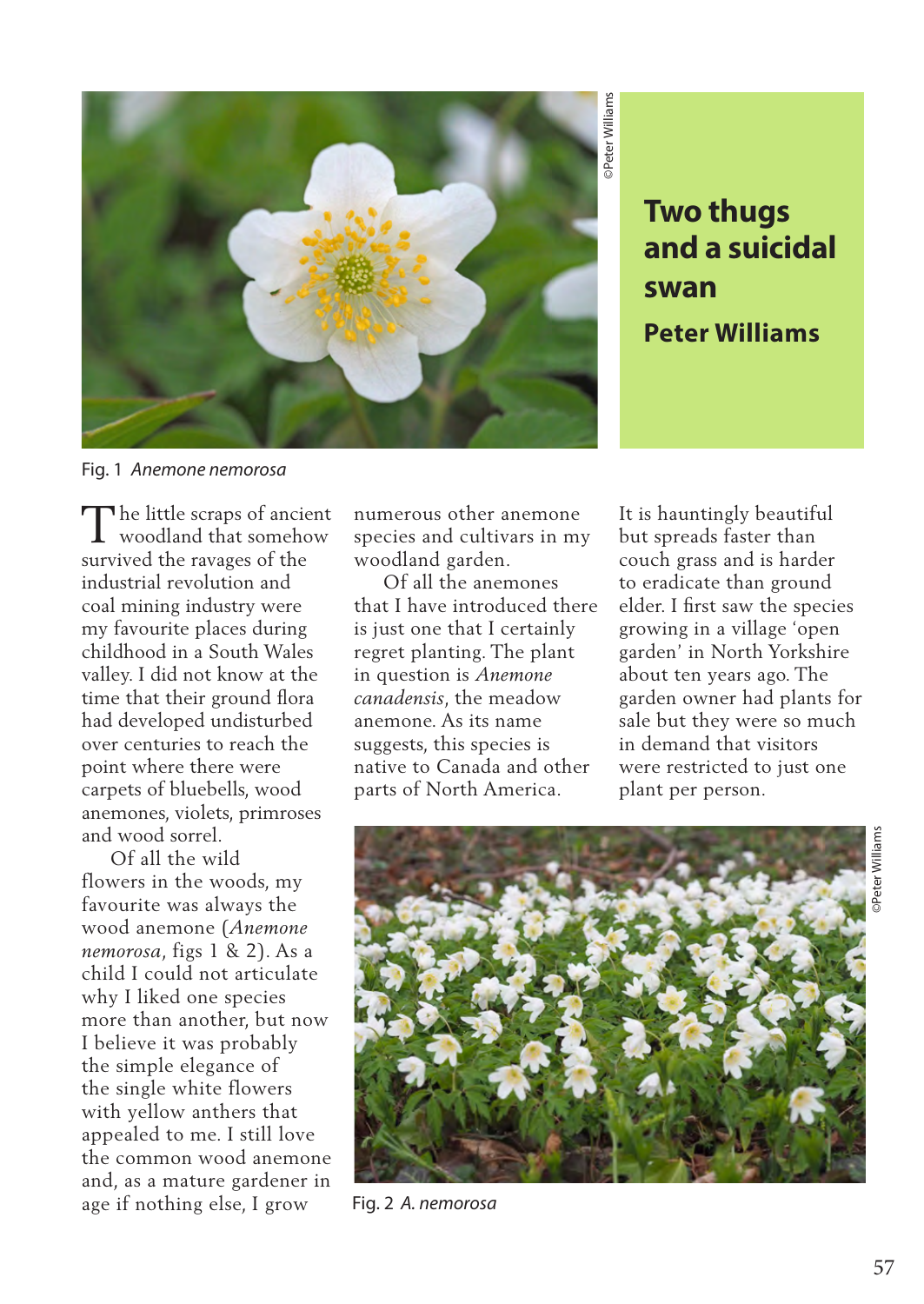

Fig. 3 *A. canadensis* 'hiding'

In hindsight, the fact that he was selling numerous examples of just this one plant might have tipped me off to something.

 The cherished single specimen was duly allocated a favourable spot in dappled shade in the herbaceous border. The following year it looked so attractive that I split the clump and introduced it to half a dozen new sites. In the third year, I began to have doubts about the wisdom of my actions because it was popping up in the middle of other plants, some distance from where it was initially established. Naively, I thought that I could simply pull out the offending 'wanderers' and all would be well. This proved not to be the case. The plant rampaged through the herbaceous border and despite my best efforts at control and damage-limitation, it



with astrantia **Fig. 4 Dismantling bed to get rid of A. Canadensis** 



Fig. 5 Bed completed

continued to spread and emerge in new locations. Wholesale removal of the plants was undertaken but provided no relief because the rhizomes had travelled far and wide. Even the finest pieces, just a few mm or so in size, could produce a new plant in yet another location. Spraying with glyphosate provided a little respite but the

plant had an uncanny knack of hiding among species with very similar leaves. Its 'favourite accomplices' were clumps of astrantia present throughout the borders and, in the early part of the year, the fully intertwined anemone and astrantia leaves were very difficult to tell apart, making it impossible to spray selectively (fig. 3).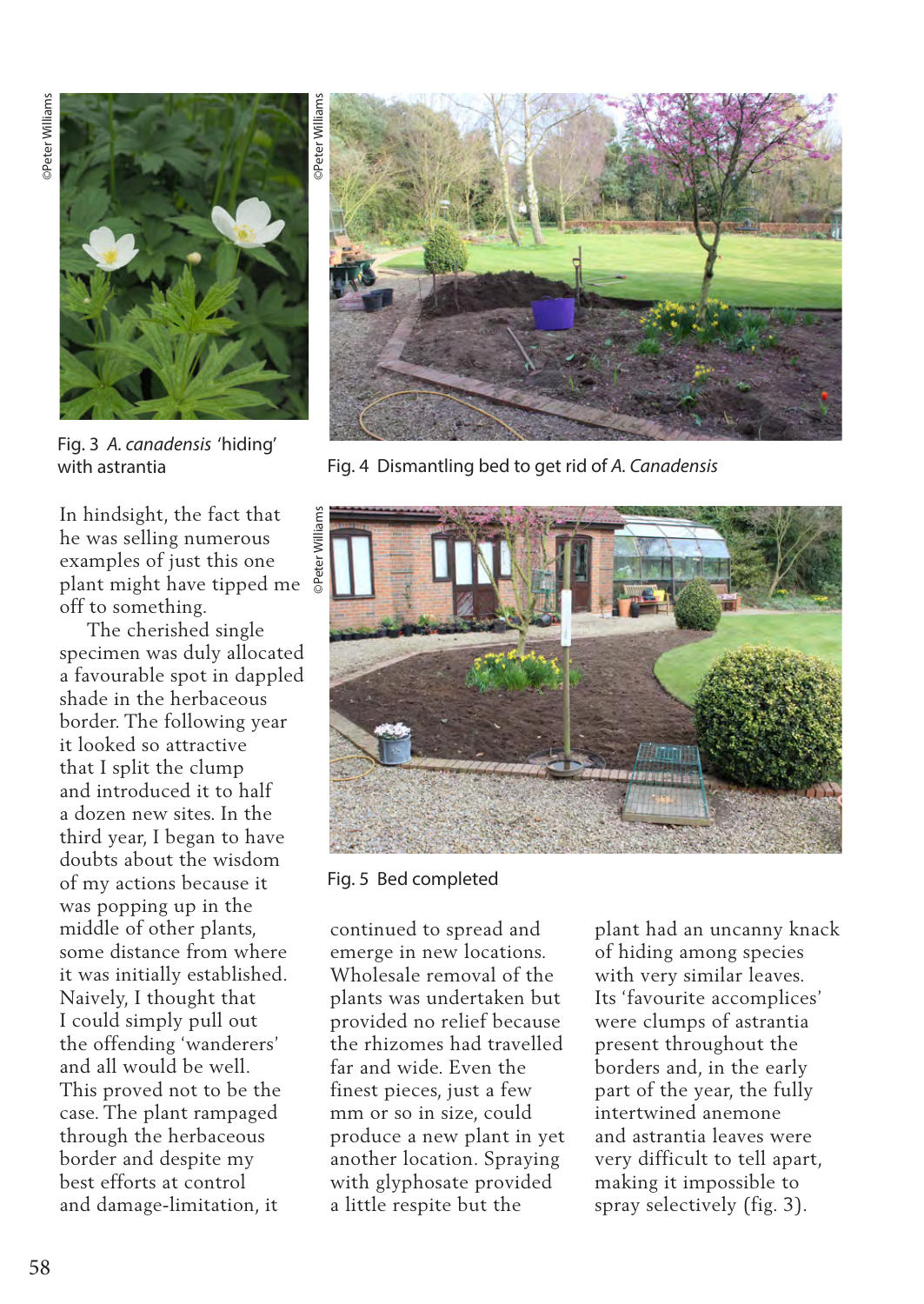

Fig. 6 *A. canadensis* seedling in mixed border Fig. 7 *A. canadensis* seeds

 After about five years I decided that enough was enough. I sprayed off or dug out all vegetation in one bed and adopted a scorchedearth policy at all other sites where it appeared (figs 4 & 5). If it grew with a valuable plant, I lifted both and washed the roots of the desirable plant before potting it up and placing it in quarantine for a year. Any anemones that appeared in the pots were killed with glyphosate. If it grew with an easily replaceable companion I sprayed both with glyphosate.

 A further three years on, the garden was free of the thug and for the next few years there was no sign of it; that is, until this year when it reappeared in a clump of *Astrantia* 'Shaggy'! This was in a part of the garden where it had not previously occurred and I am guessing it has regenerated from seed – growing slowly and

invisibly for perhaps a year or so until late spring when its distinctive flowers appeared to give the game away (figs 6 & 7). I had completely overlooked the possibility of regeneration from seed, but now realise that there may be many more seeds in the seed bank, and the battle is not over. I also realise that I should have researched the plant before I released it into the garden but alas, failed to do so. In fact, when it was first planted, I knew only that it was an attractive anemone – I had not attempted to find out whether it was a species or hybrid, and the garden owner who so 'kindly' supplied it had informed me that he had no idea what it was but it was a 'good doer'! Investigations undertaken after it had revealed its true character indicated strongly that it is a notorious weed. Indeed, a number of North American websites suggest



that 'A. canadensis is a perfect choice when an aggressive native ground cover is needed', and that says it all!

 The second thuggish anemone that I have had dealings with is *Anemone sylvestris*, another elegant species from North America (fig. 8). I first saw this one growing at the Royal Botanic Gardens in Edinburgh, in drifts which looked very special indeed.

 Fortunately, I had learned something from my previous encounter with the Canadian thug and decided against releasing this species without undertaking tests of due diligence. After growing the plant in pots for two years and noting just how well it grew, and observing how it tried to escape via the drainage holes in the pots, I decided that I could not introduce this plant into the general borders.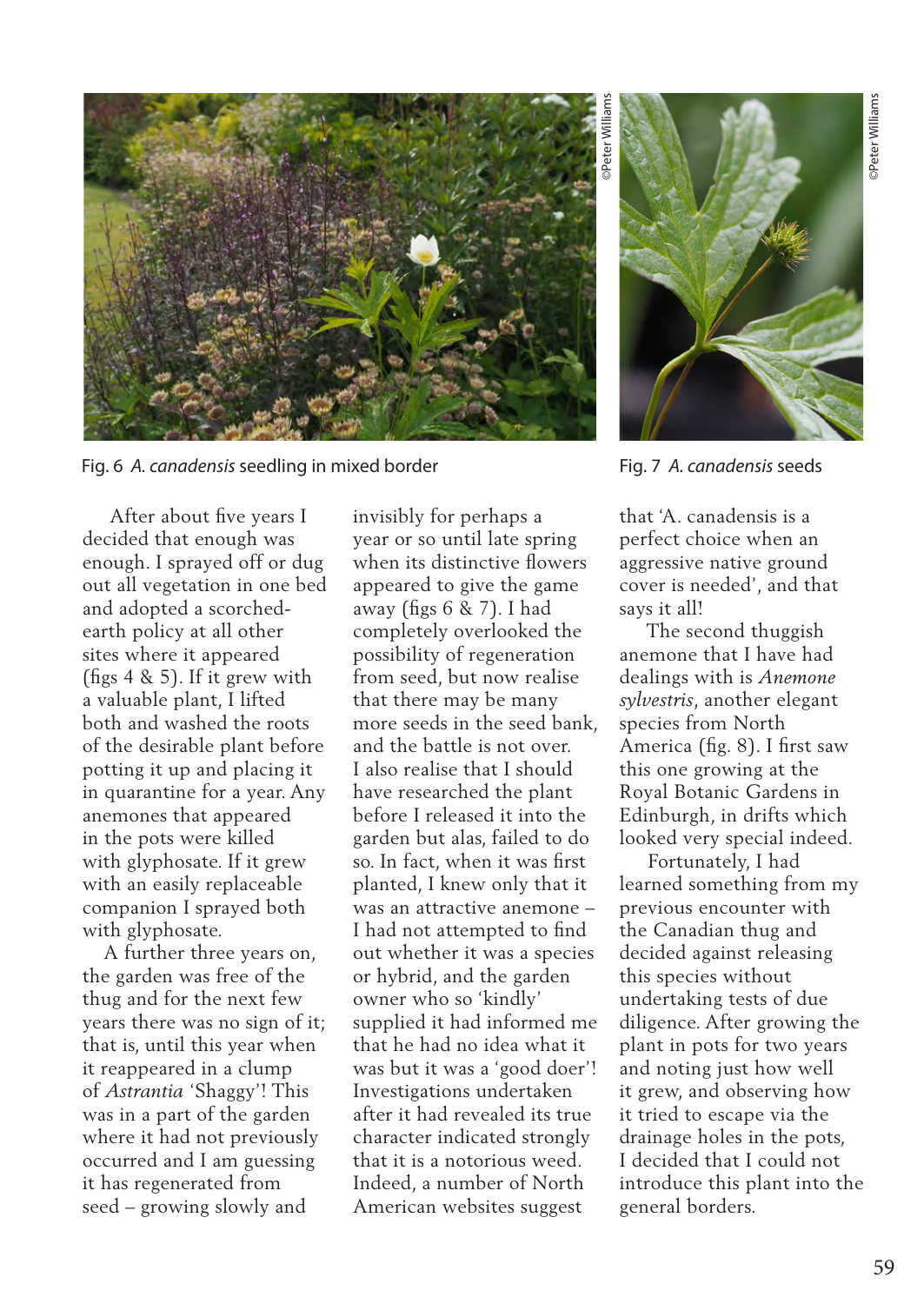

Fig. 8 *A. sylvestris*

After much thought I decided to release it from captivity, but only in an area where it could be easily controlled. I have planted it at the edge of a natural wood, with a 2m exclusion

zone in the form of a soil path protecting the nearby flower beds. The plant has started to spread but has not yet appeared in the path. If (or probably when) it does, I will be ready with the herbicide to thwart its attempt to trespass. Colonisation of the wood will be encouraged and should not cause problems – here it will have to compete with ivy, brambles and other native British thugs, as well as Spanish bluebells. I have high hopes of creating controllable drifts of this lovely but potentially dangerous anemone.

 In contrast to the first two, the third subject of this tale is an anemone hybrid that not only doesn't spread uncontrollably, but actually

seems to have a powerful death wish. It is *Anemone*  WILD SWAN (fig. 9), which is thought to be a cross between *A. rupicola* and *A. hupehensis*. The former is a smallish woodlander, and the latter is a robust (and on rich soils even thuggish) Japanese anemone that actually originates from China!

 *A.* WILD SWAN is described as being compact and capable of flowering throughout the summer months. The flowers have attractive glossy, white-faced petals that are delicately coloured with violet hues on the reverse, and a golden central core of anthers. When first introduced this very beautiful cultivar was the must-have plant for a



Fig. 9 *A*. WILD SWAN